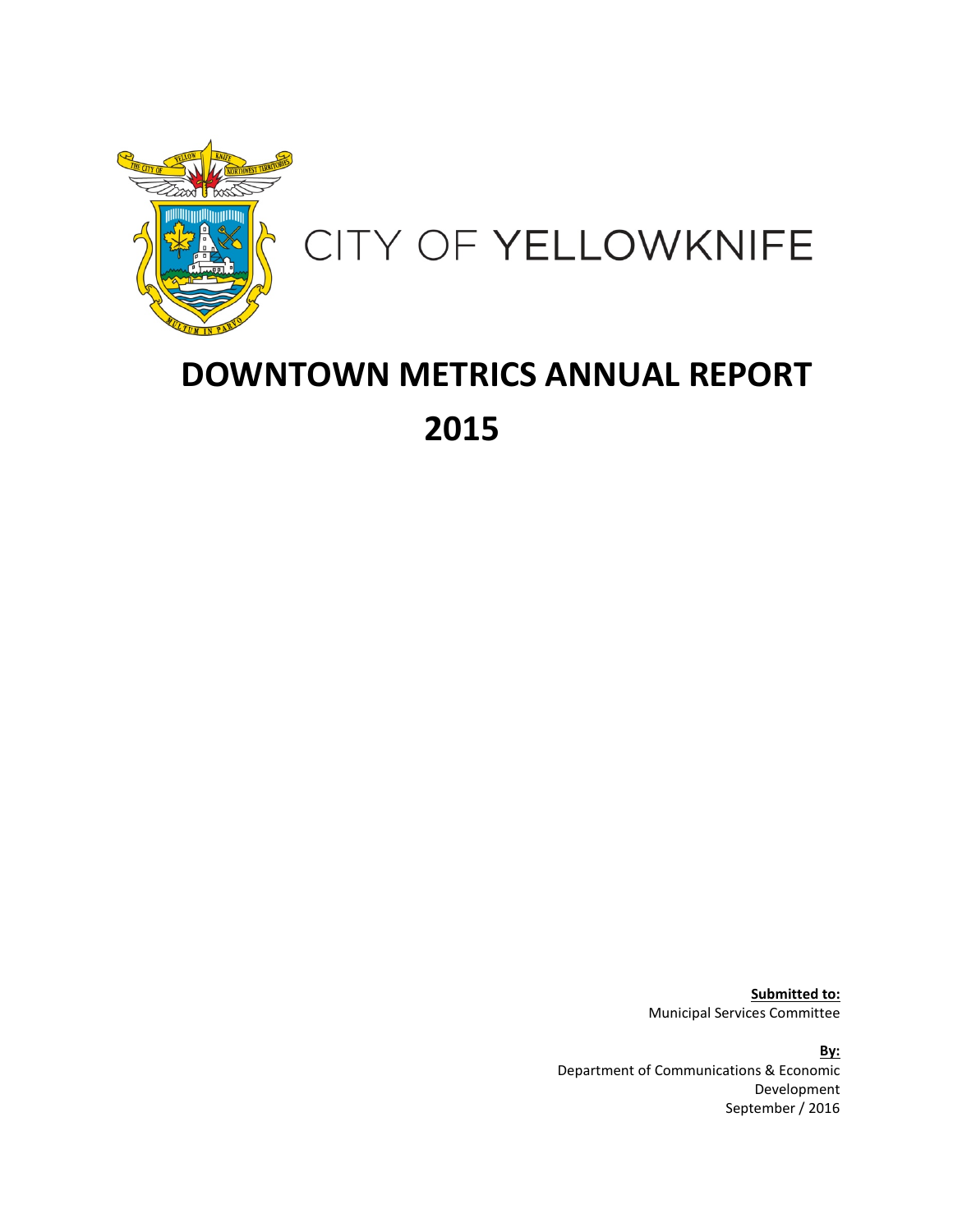# **Table of Contents**

| $\mathbf{1}$   |  |  |  |
|----------------|--|--|--|
| $\overline{2}$ |  |  |  |
|                |  |  |  |
|                |  |  |  |
|                |  |  |  |
|                |  |  |  |
|                |  |  |  |
|                |  |  |  |
| 4              |  |  |  |

## **Appendices**

Appendix A: Downtown Metrics Defined Area Map DM# 428743

Appendix B: RCMP 2015 Report DM# 468197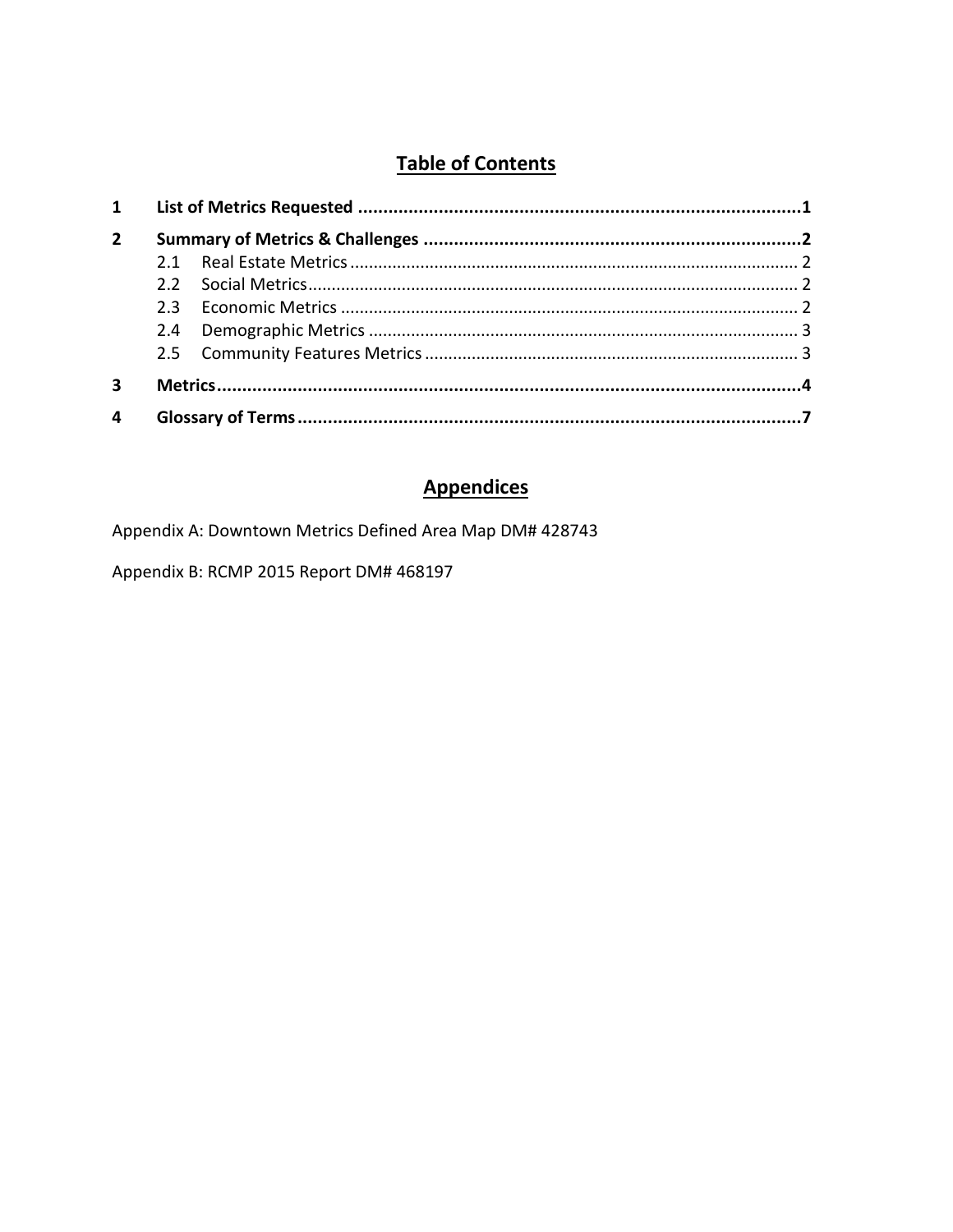# <span id="page-2-0"></span>**1 List of Metrics Requested**

- 1. Map of defined downtown area
- 2. Summary of Metrics & Challenges
- 3. Metrics Report
- 4. Real Estate Metrics
	- a. Number of condos
	- b. Number of rental apartments
	- c. Residential vacancy rates
	- d. Retail vacancy rates
	- e. Office lease rates
	- f. Real estate values
	- g. Current value assessment
	- h. Vacant land in downtown
- 5. Social Metrics
	- a. RCMP statistics
	- b. Shelter beds
	- c. Shelter bed nights
	- d. Educational Centres
	- e. Supply of subsidized housing
	- f. Homeless Point in Time Count
- 6. Economic Metrics
	- a. Building permits
	- b. Value of new construction
	- c. Number of jobs
	- d. Number of hotel rooms
	- e. Hotel room occupancy
	- f. Business relocation / starting / closing
- 7. Demographic Metrics
	- a. Residents by age
- 8. Community Features Metrics
	- a. Number of heritage sites
	- b. Un-programmed gathering spaces
	- c. Patio square footage
	- d. Number of City sponsored art installations
	- e. Activity / nightlife generators
	- f. Number of car pool or car share parking lots
	- g. Number of on-street / off-street parking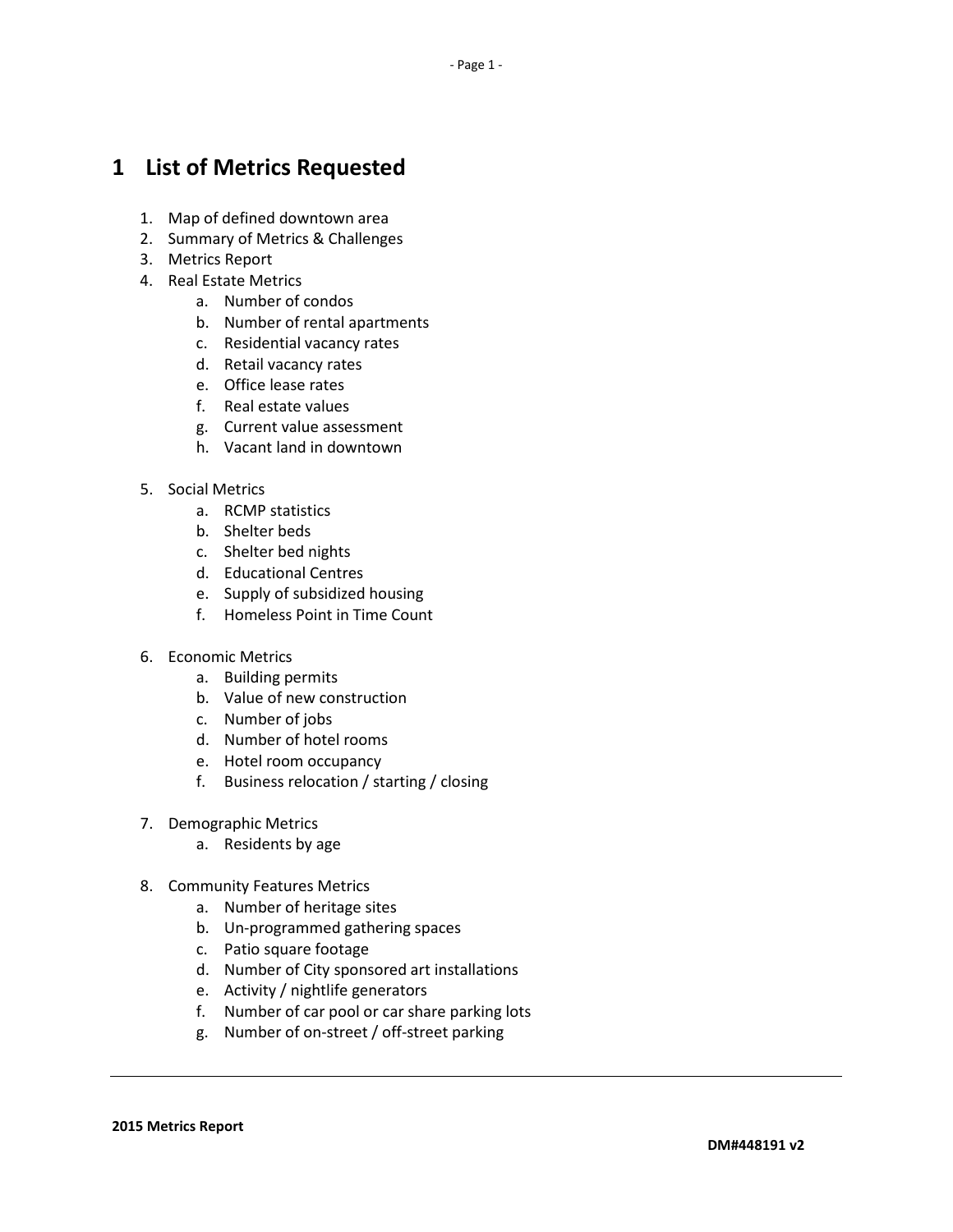# <span id="page-3-0"></span>**2 Summary of Metrics & Challenges**

On April 27, 2015, Council approved motion #0138-15 directing City Administration to measure economic, socio-economic and demographic changes in the city's downtown area.

For the purpose of this report the downtown area is generally defined as the properties located between 54 & 43 Street and 52 & 49 Avenue with an extension along highway 4 towards Niven Lake. This area represents less than 1 percent of municipally owned land and is within the Downtown Zone (Zoning By-law No. 4404, as amended).

Not all of the data collected is specific to the downtown area as defined by motion #0138-15 and noted in each table. This is due to source of data collection and availability of data.

Data for the year 2014 and 2015 have been provided in a table for the purpose of comparing the two sets of information.

## <span id="page-3-1"></span>*2.1 Real Estate Metrics*

A 2015 Retail Market Vacancy Analysis contracted by the City was referenced to determine downtown vacancy rates. The Retail Market Study does not separate Office and Retail Vacancy Rates and the residential vacancy rate is a reflection of the city as whole. Vacancy rates vary amongst locations.

The Value Assessment data for the year 2015 has been updated as provided by City View (City of Yellowknife software used for tracking Development Permits).

## <span id="page-3-2"></span>*2.2 Social Metrics*

Of the six categories three require information from Government of Northwest Territories and a fourth is collected through the RCMP. However, the statistics provided by the RCMP are reflective of the entire city boundary.

## <span id="page-3-3"></span>*2.3 Economic Metrics*

The Government of Northwest Territories – Department of Industry, Tourism & Infrastructure provided the data for number of hotel rooms and hotel room vacancy. The information provided to by hoteliers only represents two reporting hotels (Yellowknife Inn/Quality Inn & Days Inn) within the defined area.

Employment is not trackable within the defined area; the NWT Bureau of Statistics provides economic information for Yellowknife as whole.

The number of businesses relocating, closing or starting is not currently tracked by geographic area. The data for the report was not available in 2014.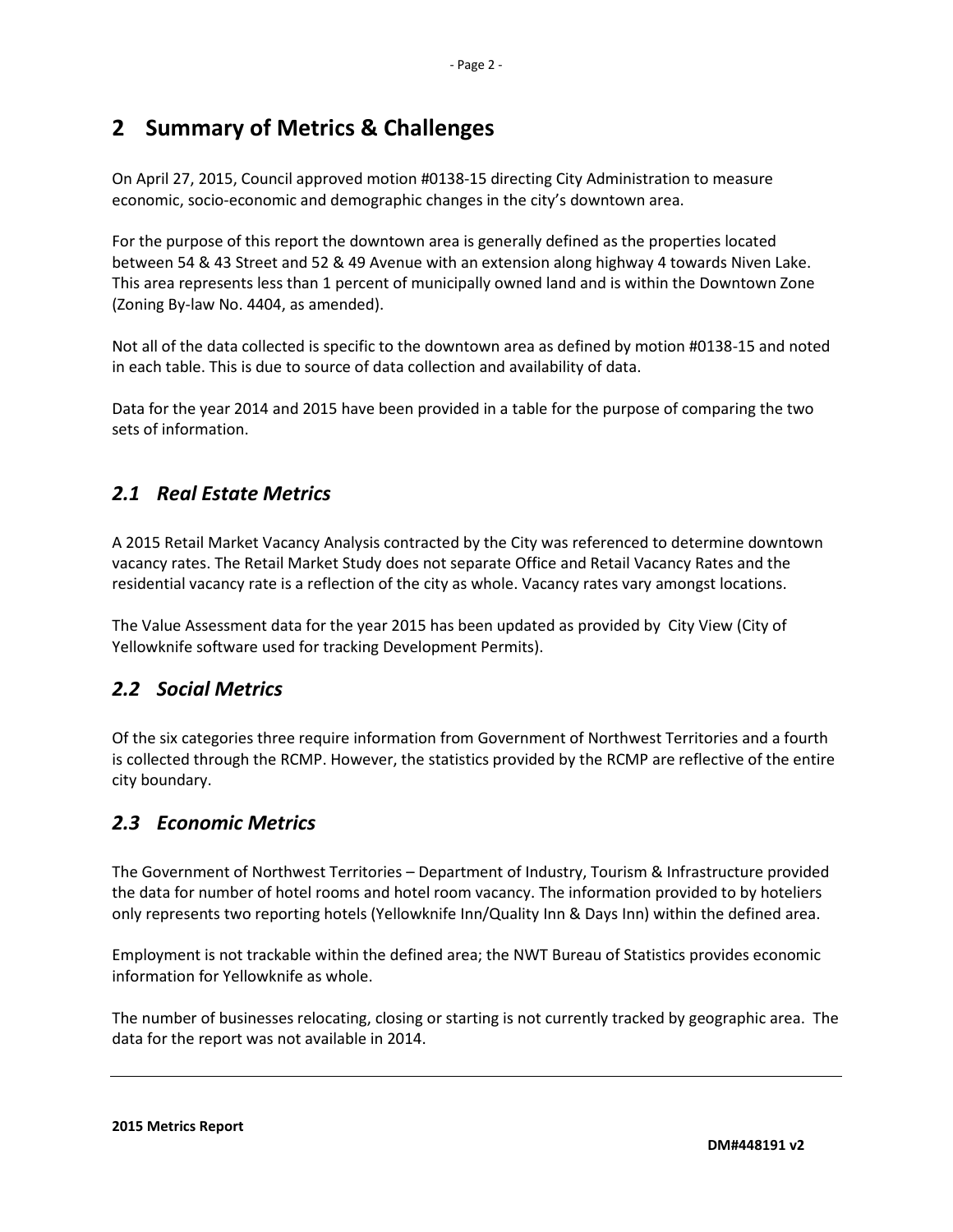## <span id="page-4-0"></span>*2.4 Demographic Metrics*

Residents by age and change in age over time are calculated by the NWT Bureau of Statistics as defined by the downtown geographical area based on the 2011 Census.

### <span id="page-4-1"></span>*2.5 Community Features Metrics*

The definitions of "un-programmed gathering spaces" and "activity / nightlife generators" are difficult to define and may not capture the appropriate information to measure economic or social health.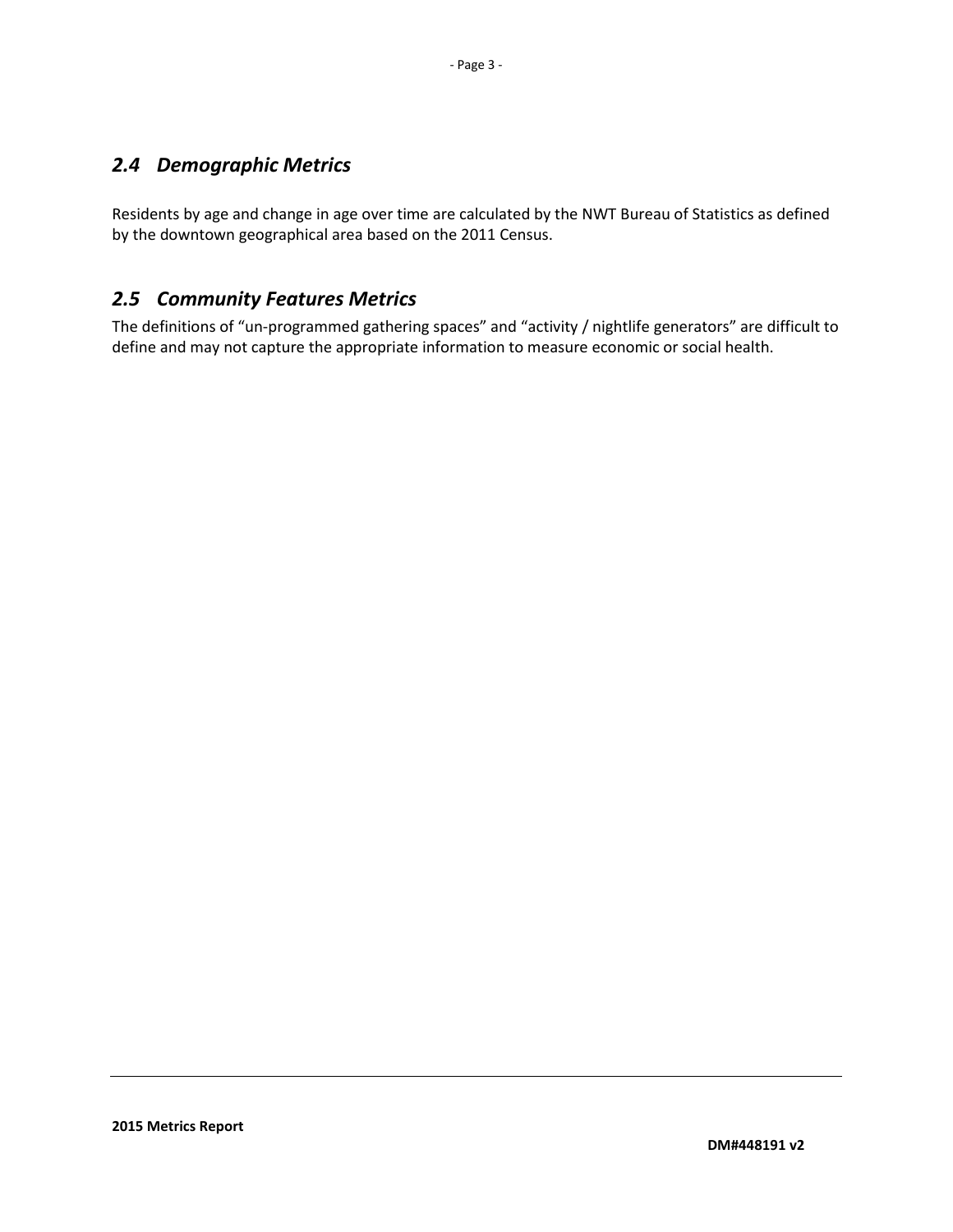# <span id="page-5-0"></span>**3 Metrics**

| <b>Real Estate Metrics</b>             | <b>Source</b>                                               | <b>2014 Data</b>                      | <b>2015 Data</b>                    | <b>Defined Area</b> |
|----------------------------------------|-------------------------------------------------------------|---------------------------------------|-------------------------------------|---------------------|
| Number of condos<br>(units)            | City of YK Assessment<br>Roll                               | 140                                   | 140                                 | Downtown            |
| Number of rental<br>apartments (units) | City of Yellowknife                                         | 439                                   | 442                                 | Downtown            |
| Residential Vacancy<br>Rates           | <b>CMHC</b> / Yellowknife Real<br><b>Estate Board</b>       | 4%                                    | 2%                                  | Yellowknife         |
| <b>Retail Vacancy Rate</b>             | <b>Retail Market Study</b>                                  | 7.8%                                  | 7.8%                                | Downtown            |
| <b>Retail Lease Rates</b>              | Yellowknife Real Estate<br>Board                            | $$15 - $32$<br>/square foot<br>/year  | $$15 - $32$<br>/square<br>foot/year | Downtown            |
| Office vacancy rates                   | External                                                    | No source                             | No source                           |                     |
| Office lease rates                     | Yellowknife Real Estate<br>Board                            | $$15 - $32$<br>/square foot<br>/ vear | $$15-$32$<br>/square<br>foot/year   | Downtown            |
| <b>Real Estate Values</b>              | Yellowknife Real Estate<br>Board / Home Life Real<br>Estate | \$200,000/<br>50' x 100' lot          | \$200,000 /<br>50' x 100' lot       | Downtown            |
| Value assessment                       | City of Yellowknife                                         | \$950,375,770                         | \$998,539,040                       | Downtown            |
| Vacant Land in the<br>Downtown         | City of Yellowknife                                         | 16                                    | 16                                  | Downtown            |

| <b>Social Metrics</b>                      | <b>Source</b>                                      | <b>2014 Data</b> | <b>2015 Data</b> | <b>Defined Area</b> |
|--------------------------------------------|----------------------------------------------------|------------------|------------------|---------------------|
| <b>RCMP Statistics</b>                     | RCMP monthly reports                               | Appendix B       | Appendix B       | Yellowknife         |
| <b>Shelter Beds</b>                        | <b>GNWT Health &amp; Social</b><br><b>Services</b> | 74               | 67               | Downtown            |
| <b>Shelter Bed Nights</b>                  | <b>GNWT Health &amp; Social</b><br><b>Services</b> | 28,775           | 33,420           | Downtown            |
| <b>Educational Centres</b>                 | City of Yellowknife                                |                  | 1                | Downtown            |
| Supply of Subsidized<br>Housing            | Yellowknife Housing<br>Authority                   | 114              | 143              | Downtown            |
| Homelessness Point in<br><b>Time Count</b> | City of Yellowknife                                | 139              | 139              | Downtown            |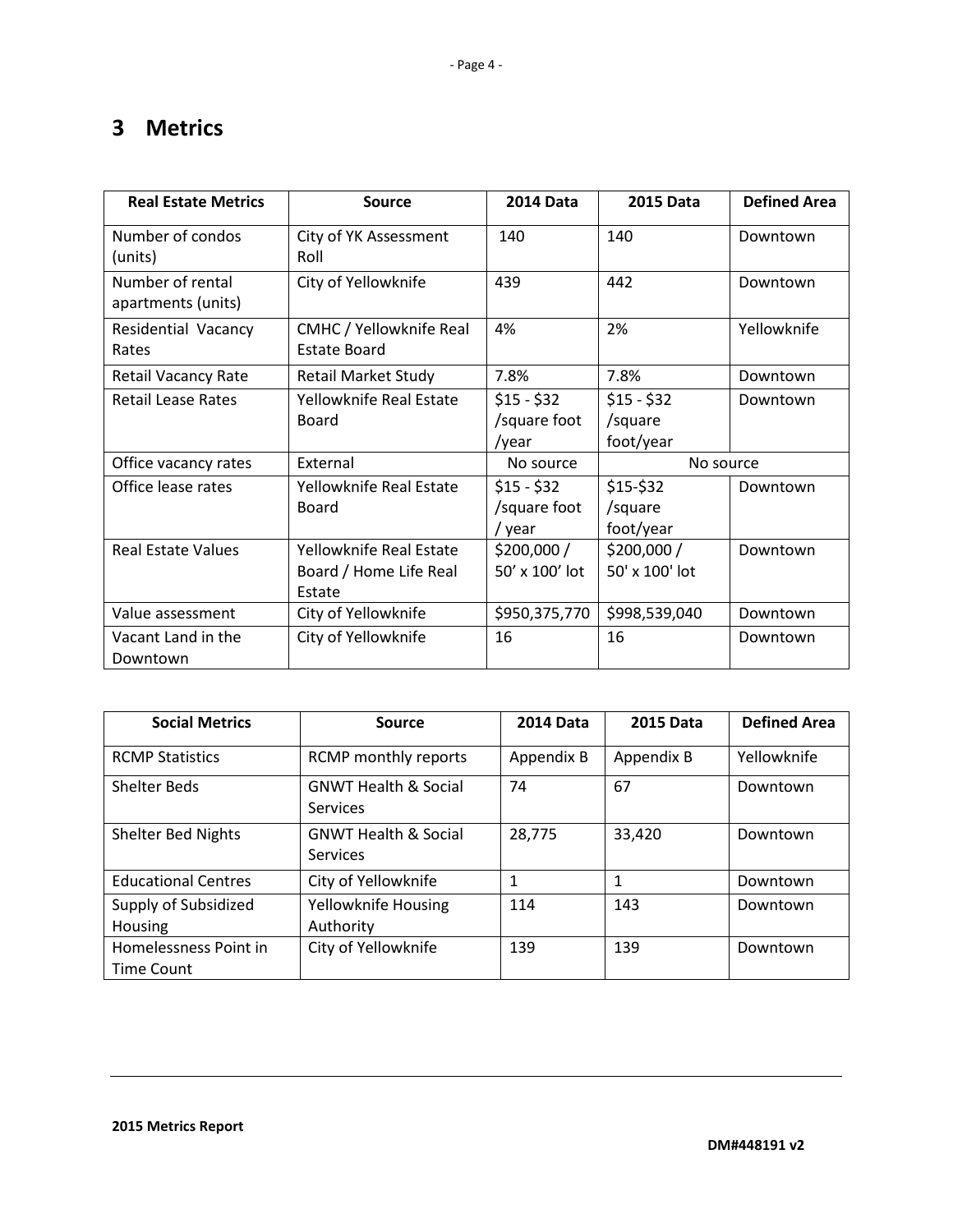| <b>Economic Metrics</b>                 | Source                             | <b>2014 Data</b>     | <b>2015 Data</b>        | <b>Defined Area</b> |
|-----------------------------------------|------------------------------------|----------------------|-------------------------|---------------------|
| <b>Building Permits</b>                 | City of Yellowknife                | 130                  | 141                     | Downtown            |
| Value of New<br>Construction            | City of Yellowknife                | \$16,887,158         | \$21,147,202            | Downtown            |
| Number of Jobs                          | NWT Bureau of<br><b>Statistics</b> | 12,045<br>(Ages 15+) | 12, 200<br>$(Ages 15+)$ | Yellowknife         |
| Number of Hotel Rooms<br>(2015)         | Yellowknife Hotel<br>Association   | 387                  | 200                     | Downtown            |
| <b>Hotel Room Occupancy</b><br>(2015)   | Yellowknife Hotel<br>Association   | 66%                  | 58.11%                  | Downtown            |
| Number of Businesses<br>Relocating      | City of Yellowknife                | 206 (2015)           | 206 (2015)              | Yellowknife         |
| Number of Businesses<br><b>Starting</b> | City of Yellowknife                | 146 (2015)           | 146 (2015)              | Yellowknife         |
| Number of Businesses<br>Closing         | City of Yellowknife                | 34 (2015)            | 34 (2015)               | Yellowknife         |

The NWT Bureau of Statists does not define number of jobs by area within Yellowknife.

The NWT Bureau of Statists does not track residents by age or changes in age over time by area within Yellowknife.

| <b>Demographic Metrics</b> | <b>Source</b>     | <b>2014 Data</b>      | <b>2015 Data</b>      | <b>Defined Area</b> |
|----------------------------|-------------------|-----------------------|-----------------------|---------------------|
| Residents by Age           | NWT Bureau of     | 0 - 4 Years 59        | 0 - 4 Years 59        | Downtown            |
|                            | <b>Statistics</b> | 5 - 9 Years 27        | 5 - 9 Years 27        |                     |
|                            |                   | 10 - 14 Years 63      | 10 - 14 Years 63      |                     |
|                            |                   | 15 - 19 Years 68      | 15 - 19 Years 69      |                     |
|                            |                   | 20 - 24 Years 100     | 20 - 24 Years 101     |                     |
|                            |                   | 25 - 29 Years 136     | 25 - 29 Years 137     |                     |
|                            |                   | 30 -34 Years 126      | 30 - 34 Years 127     |                     |
|                            |                   | $35 - 39$ Years 121   | 35 – 39 Years 122     |                     |
|                            |                   | $40 - 44$ Years $100$ | $40 - 44$ Years $101$ |                     |
|                            |                   | $45 - 49$ Years 111   | $45 - 49$ Years 111   |                     |
|                            |                   | $50 - 54$ Years 111   | $50 - 54$ Years 112   |                     |
|                            |                   | 55 – 59 Years 84      | $55 - 59$ Years 85    |                     |
|                            |                   | 60+ Years 116         | 60+ Years 117         |                     |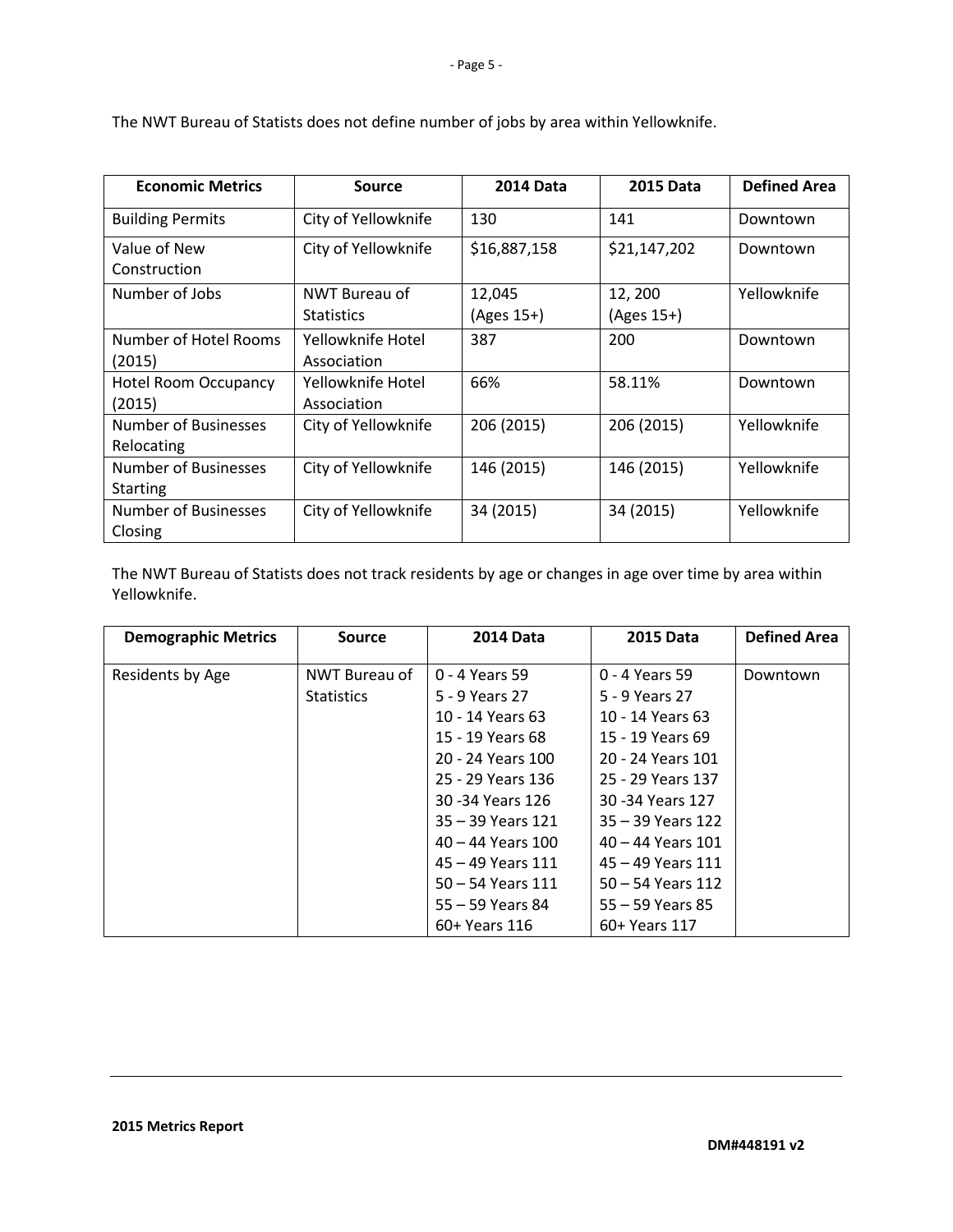| <b>Community Features</b> | <b>Source</b>       | <b>2014 Data</b> | <b>2015 Data</b> | <b>Defined Area</b> |
|---------------------------|---------------------|------------------|------------------|---------------------|
| <b>Metrics</b>            |                     |                  |                  |                     |
| Number of Heritage Sites  | City of Yellowknife | 1                | 1                | Downtown            |
| Un-programmed             | City of Yellowknife | $\mathbf{1}$     | $\overline{2}$   | Downtown            |
| Gathering Spaces          |                     |                  |                  |                     |
| Patio Square Footage      | City of Yellowknife | 1,092 Sq.        | 1,092 Sq. feet   | Downtown            |
|                           |                     | feet             |                  |                     |
| Number of City            | City of Yellowknife | $\Omega$         | $\mathbf{1}$     | Downtown            |
| Sponsored Art             |                     |                  |                  |                     |
| <b>Installations</b>      |                     |                  |                  |                     |
| Activity / Nightlife      | City of Yellowknife | 11               | 9                | Downtown            |
| Generators                |                     |                  |                  |                     |
| Number of Carpool or Car  | City of Yellowknife | $\mathbf{0}$     | $\overline{0}$   | Downtown            |
| <b>Share Parking Lots</b> |                     |                  |                  |                     |
| Number of On-street       | City of Yellowknife | 748              | 1005             | Downtown            |
| Parking (spaces)          |                     |                  |                  |                     |
| Number of Off-street      | City of Yellowknife | 2,972            | 2,972            | Downtown            |
| Parking (spaces)          |                     |                  |                  |                     |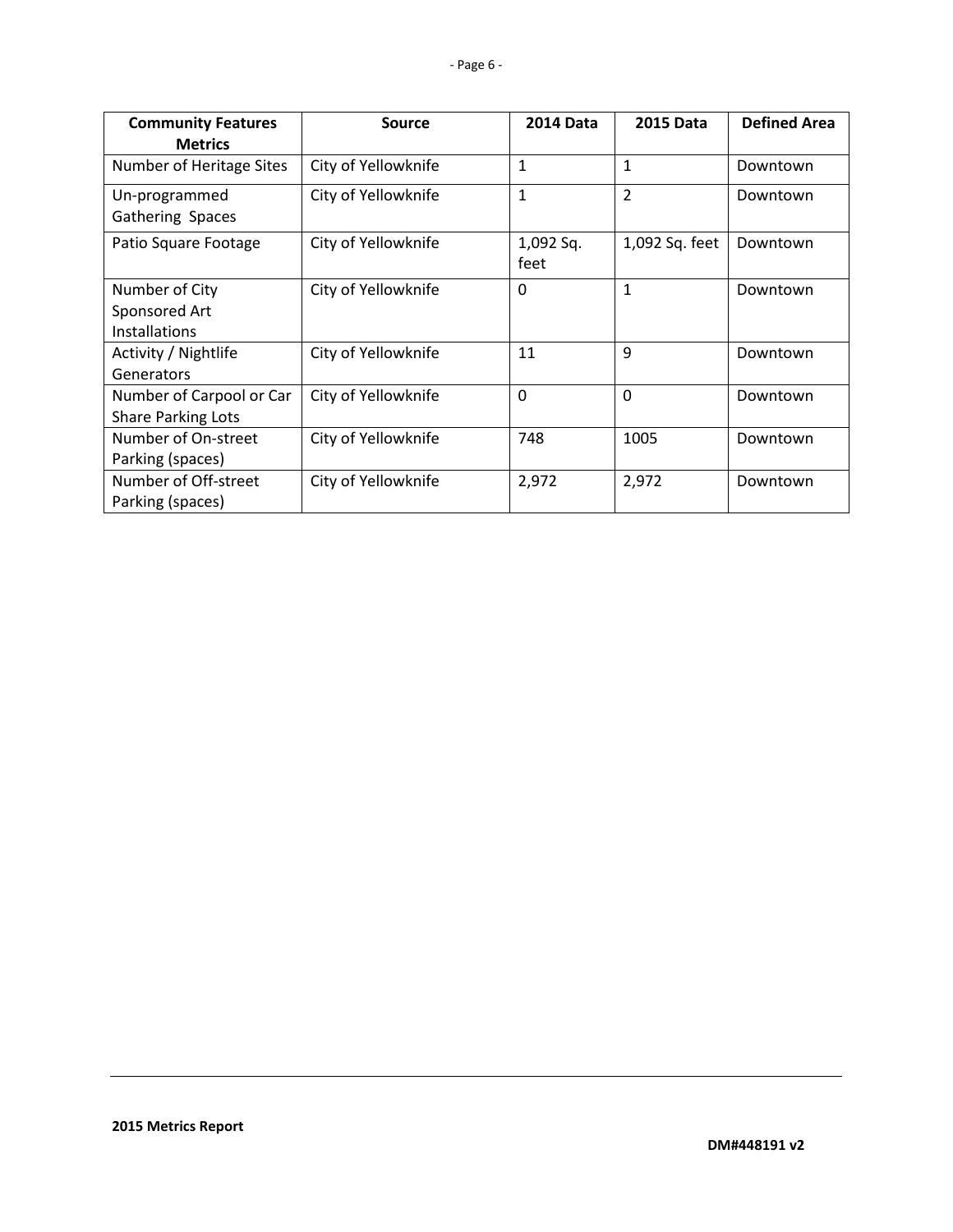# <span id="page-8-0"></span>**4 Glossary of Terms**

#### **Activity / Nightlife Generators:**

Space which is available for providing organized entertainment

#### **Building Permit:**

A type of authorization that must be granted by a government or other regulatory body before the construction of a new or existing building can legally occur.

#### **Changes in Age Over Time:**

As collected by NWT Bureau of Statistics. This data is not available for the defined area.

#### **Condo:**

An apartment house, office building or other multiple unit complex, the units of which are individually owned, each owner receiving a recordable deed to the individual unit purchased, including the right to sell, mortgage, etc., that unit and sharing in joint ownership of any common grounds, passageway, etc.

#### **Current Value Assessment:**

The dollar value assigned to a property for purposes of measuring applicable taxes. Assessed valuation is used to determine the value of a residence for tax purposes and takes comparable home sales and inspections into consideration.

#### **Education Centre:**

Formal education centre as listed by the GNWT - Department of Education.

#### **Homeless Point-in-Time Count:**

A Point-in-Time Count provides a snapshot of sheltered and unsheltered homeless people in the community. The Yellowknife count was conducted on May 13, 2015 at two locations; the lot located on the corner of 50 Street & 50 Avenue, the park located across from the Co-Op. A phone survey was also conducted on the same day.

#### **Hotel Room Occupancy:**

The percentage of all hotel rooms which are occupied or rented at a given time (2014 Year to Date)

#### **Number of Businesses Relocating Out of, Closing or Starting within the Downtown:**

As recorded by City of Yellowknife business licenses. Currently this data is not available for defined area.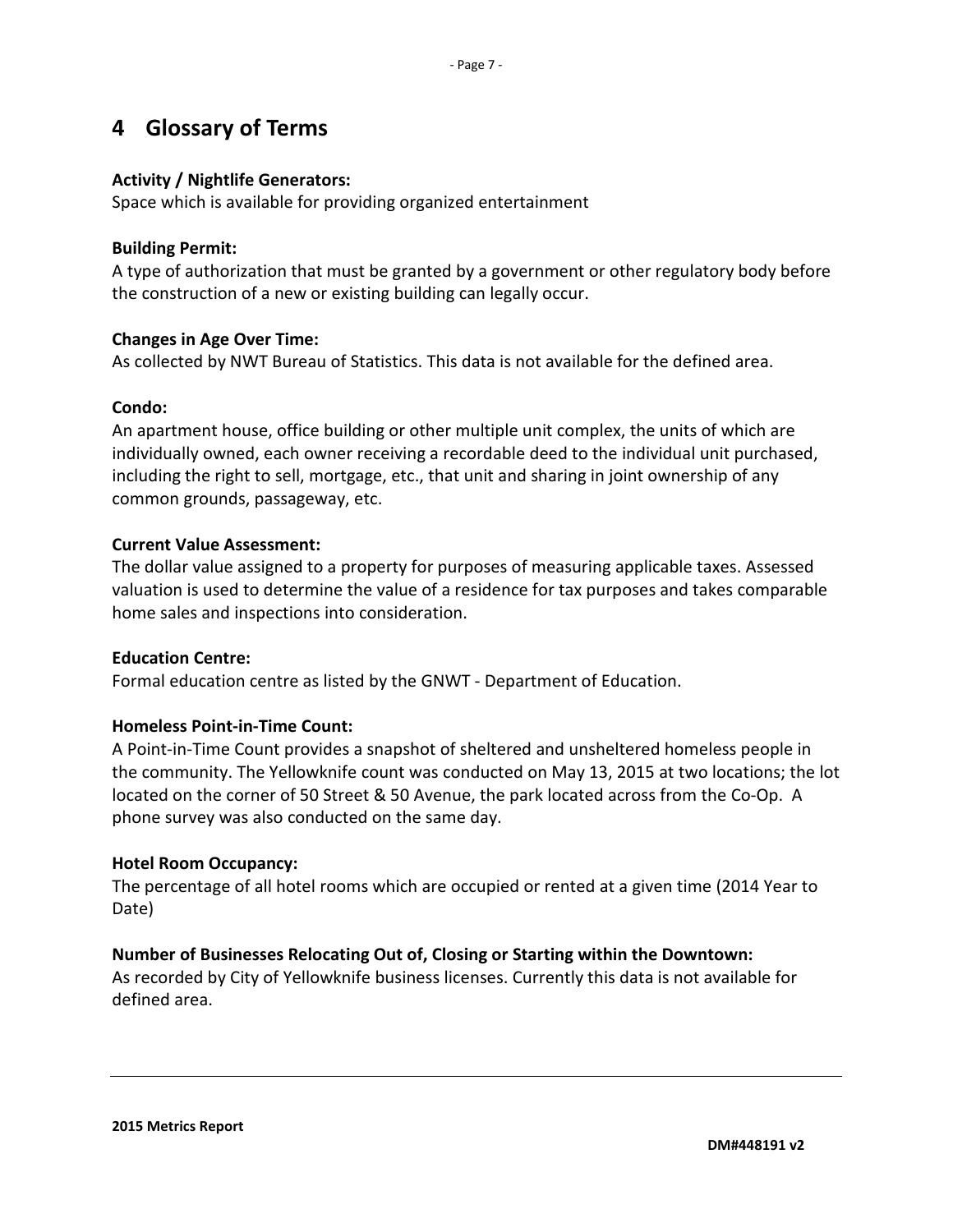#### **Number of Carpool or Car Share Parking Spots:**

City of Yellowknife owned property provided for sharing motorized transportation to travel to defined area.

#### **Number of City Sponsored Art Installations:**

Art projects which are located on City owned land or include City sponsorship.

#### **Number of Heritage Sites:**

City Council has designated nine heritage sites and recognized one within the City of Yellowknife.

#### **Number of Hotel Rooms:**

Total number of rooms available from the following businesses:

- Yellowknife Inn
- Explorer Hotel
- Days Inn

#### **Number of Jobs:**

As collected by the NWT Bureau of Statistics. The total number of people gainfully *employed* or working in an occupation by which a person earns a living.

#### **Number of On-Street and Off-Street Parking:**

City of Yellowknife designated parking areas.

#### **Office Vacancy Rates:**

The vacancy rate is calculated as the percentage of all available units in a rental property such as an apartment complex that are vacant or unoccupied at a particular time but does not include overnight rentals (hotels, bed and breakfast and motels).

#### **Patio Square Footage:**

The area of an outdoor space generally used for dining or recreation that adjoins a business and is typically paved.

#### **RCMP Statistics:**

Year to date compilation of monthly Mayor's / Chief's Policing Report from Yellowknife Detachment "G" Division Northwest Territories.

#### **Real Estate Values:**

Real estate appraisal, property valuation or land valuation is the process of developing an opinion of value for real property.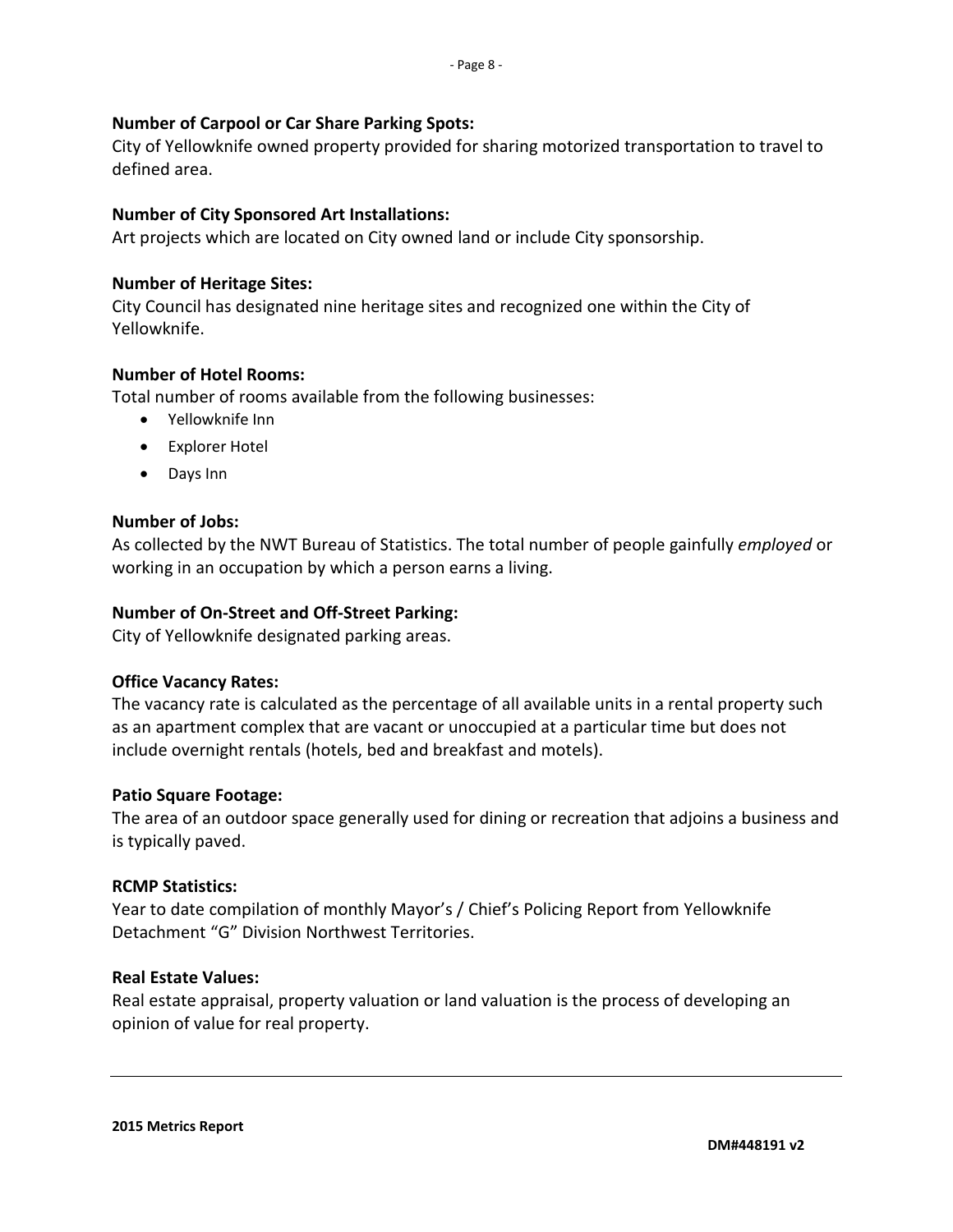#### **Rental Apartments:**

A suite of rooms forming one residence, typically in a building containing a number of individual units.

#### **Residents by Age:**

As collected by NWT Bureau of Statistics. This data is not available for the defined area.

#### **Residential Vacancy Rate:**

The vacancy rate is calculated as the percentage of all available units in a rental property such as an apartment complex that are vacant or unoccupied at a particular time but does not include overnight rentals (hotels, bed and breakfast and motels).

#### **Retail Vacancy Rate (as defined by Retail Market Vacancy Study):**

The use of a property (and by implication therefore it's value) is attributed to its legal use, as defined by the Zoning By-law of the City. However, there is no specific definition of 'retail' held within the current land use by-law.

Within the study areas, there are a variety of mixed uses apparent. The focus here though is 'retail'. In this more conventional 'retail' setting, the following four subcategories are considered:

- **Open Retail**
- **Enclosed Retail**
- **Freestanding**
- **Street Front**

#### **Shelter Beds:**

Formal shelters as defined by Yellowknife Health and Social Services Authority. They include:

- Salvation Army Men's shelter
- Side Door Youth's shelter
- Centre for Northern Families
- YWCA Family Violence Shelter

#### **Shelter Bed Nights:**

Total number of overnight stays in shelter beds.

\*Shared room is often not shared due to the level of space required when women and children are housed.

#### **Supply of Subsidized Housing:**

As defined by the Yellowknife Housing Authority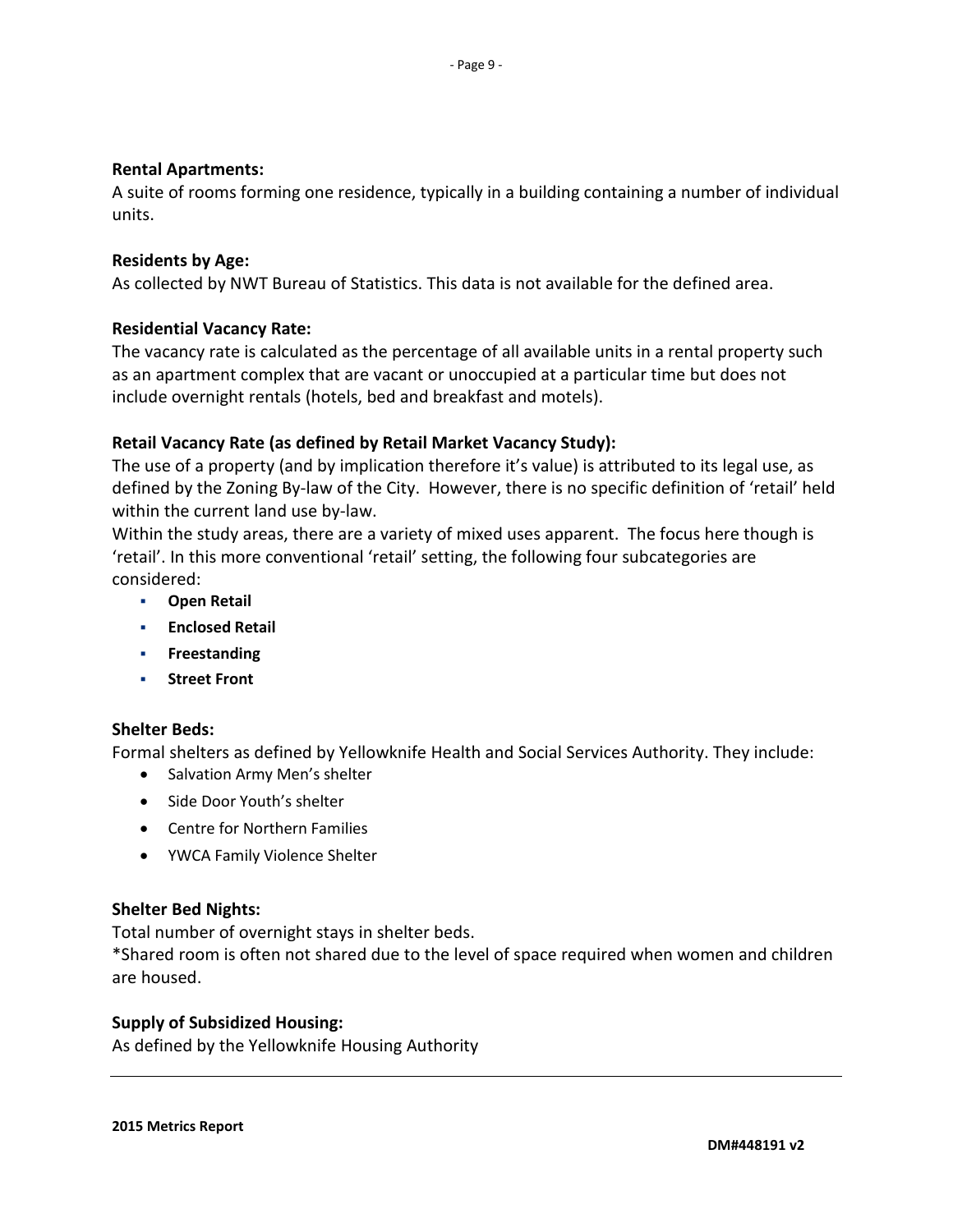#### **Un-programmed Gathering Spaces:**

A public space available for community use without the requirement of an organized program taking place.

There are no City of Yellowknife maintained rinks, tails, playgrounds or other recreational designated areas within the defined area.

#### **Vacant Land in Downtown:**

Land with no houses, offices or other permanent structures but does not include off-street parking lots. Defined as individual lots.

#### **Value of New Construction:**

The value of construction is a measure of the value of construction installed or erected at the site during a given period. For an individual project, this includes:

1. Cost of materials installed or erected.

2. Cost of labor (both by contractors and force account) and a proportionate share of the cost of construction equipment rental.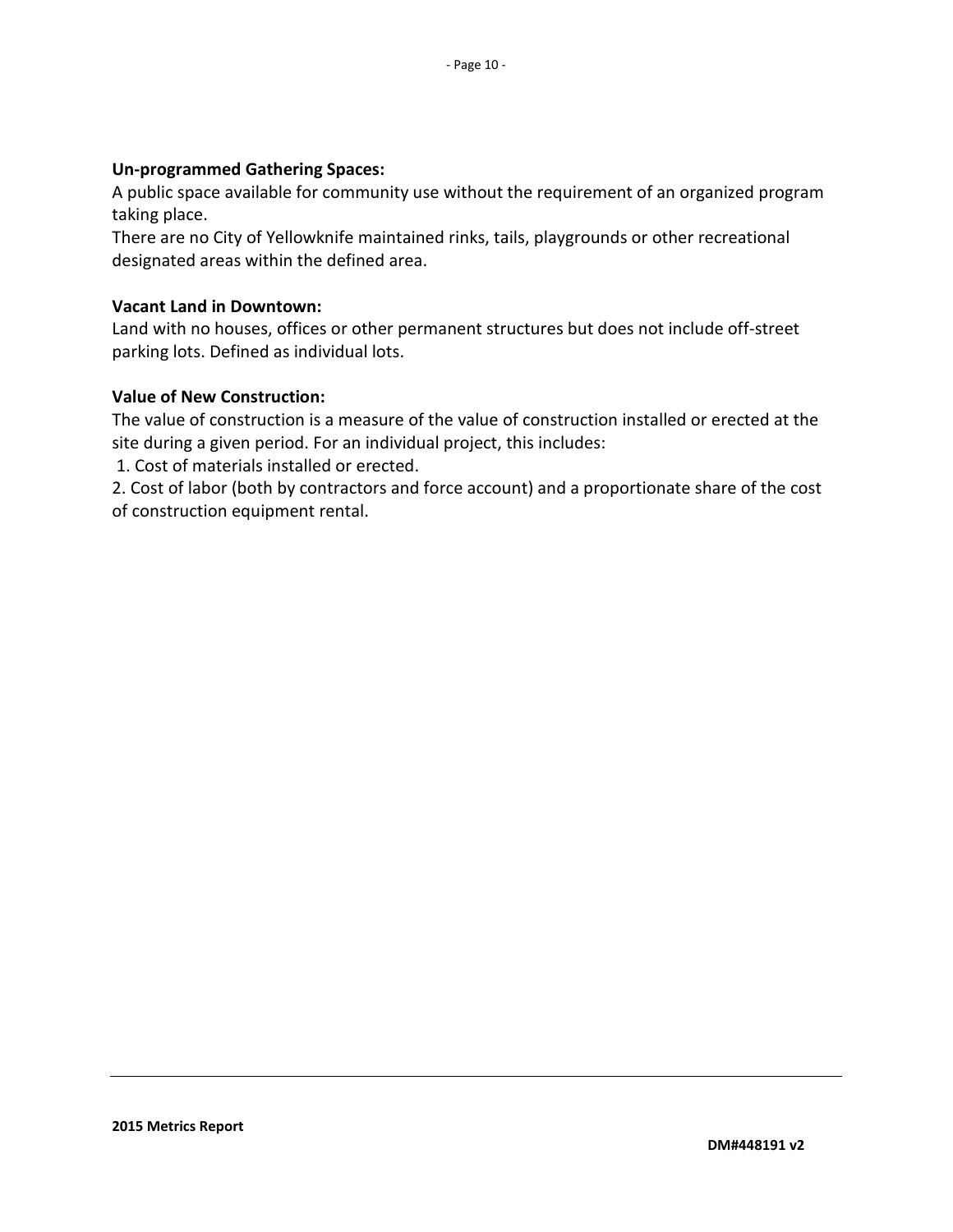**Appendix A DOWNTOWN METRICS DEFINED AREA MAP (DM # 428743)**